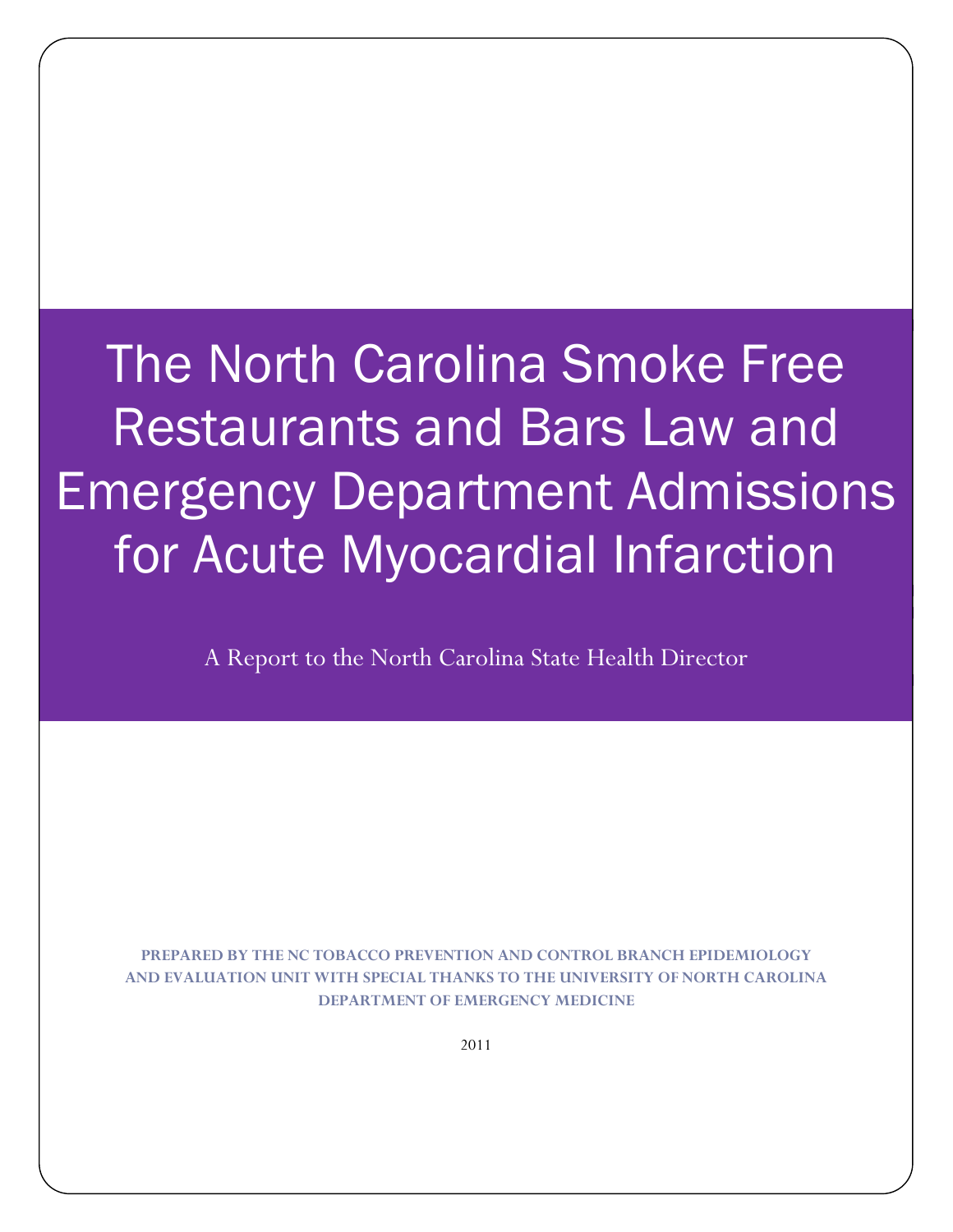# The North Carolina Smoke Free Restaurants and Bars Law and Emergency Department Admissions for Acute Myocardial Infarction

A Report to the North Carolina State Health Director

# Background

Several studies have already been completed showing the effects of smoke-free legislation on rates of acute myocardial infarctions (heart attacks or AMIs).<sup>1-10</sup> A special committee appointed by The Institute of Medicine (IOM) referenced several of these studies in a 2009 report wherein they concluded that there was sufficient evidence to suggest a causal relationship between smoke-free legislation and reduced risk of acute cardiovascular events, such as AMI.<sup>11</sup> While the IOM committee was reluctant to declare a magnitude of effect, three meta-analyses have reported overall declines in AMI rates of 8, 10, and 17 percent in areas covered by smoke-free legislation.<sup>12-14</sup> The 2006 Surgeon General's report includes data on the relationship between several health problems and secondhand smoke (SHS) exposure and provides biological evidence of the plausibility of the association between smoke-free legislation and decreased incidence of AMI.<sup>15</sup> For more information on the biological relationship between SHS exposure and acute cardiovascular events, please see: 2010 Surgeon General's Report—How Tobacco Smoke Causes Disease: The Biology and Behavioral Basis for Smoking-Attributable Disease.<sup>16</sup>

# **Methods**

### Data

ED Data. Using data from the North Carolina Disease Event Tracking and Epidemiologic Collection Tool (NC DETECT), we extracted any emergency department visit record from the years 2008 to 2010 that were made by anyone over the age of 18 with a first-listed ICD-9 CM diagnosis code for an AMI (codes 410.x1-410.x0). For every sex, age (18-59 and 60+), and North Carolina county cross-classification, we calculated the total number of weekly ED visits with a first-listed AMI diagnosis. Visits that did not have information on sex, age, and/or county, and those that were made by residents of areas outside of North Carolina, were excluded from analysis.

Supporting data. We collected county-level gender- and age-specific estimates of population from North Carolina's Office of State Budget and Management. We extracted county-specific weekly average temperature data from the Southeast Regional Climate Center (http://www.sercc.com). For counties without a weather station, average temperature was based on average weekly temperatures recorded in all counties that are adjacent to the county with the missing data. Data on weekly rates of ED visits for influenza like illness (ILI) were accessed from the NC DETECT system and defined using NC DETECT's syndrome based reporting definition.

### **Statistical Analysis**

We used an interrupted time series design to evaluate whether the implementation of smoke-free legislation on Jan. 1, 2010, was associated with a change in the rate of ED visits for AMI. We calculated crude and adjusted rate ratios by modeling the weekly number of ED visits for each stratum of sex, county, and age, and using as the offset variable the natural logarithm of the corresponding population estimate. Our main independent variable was a binary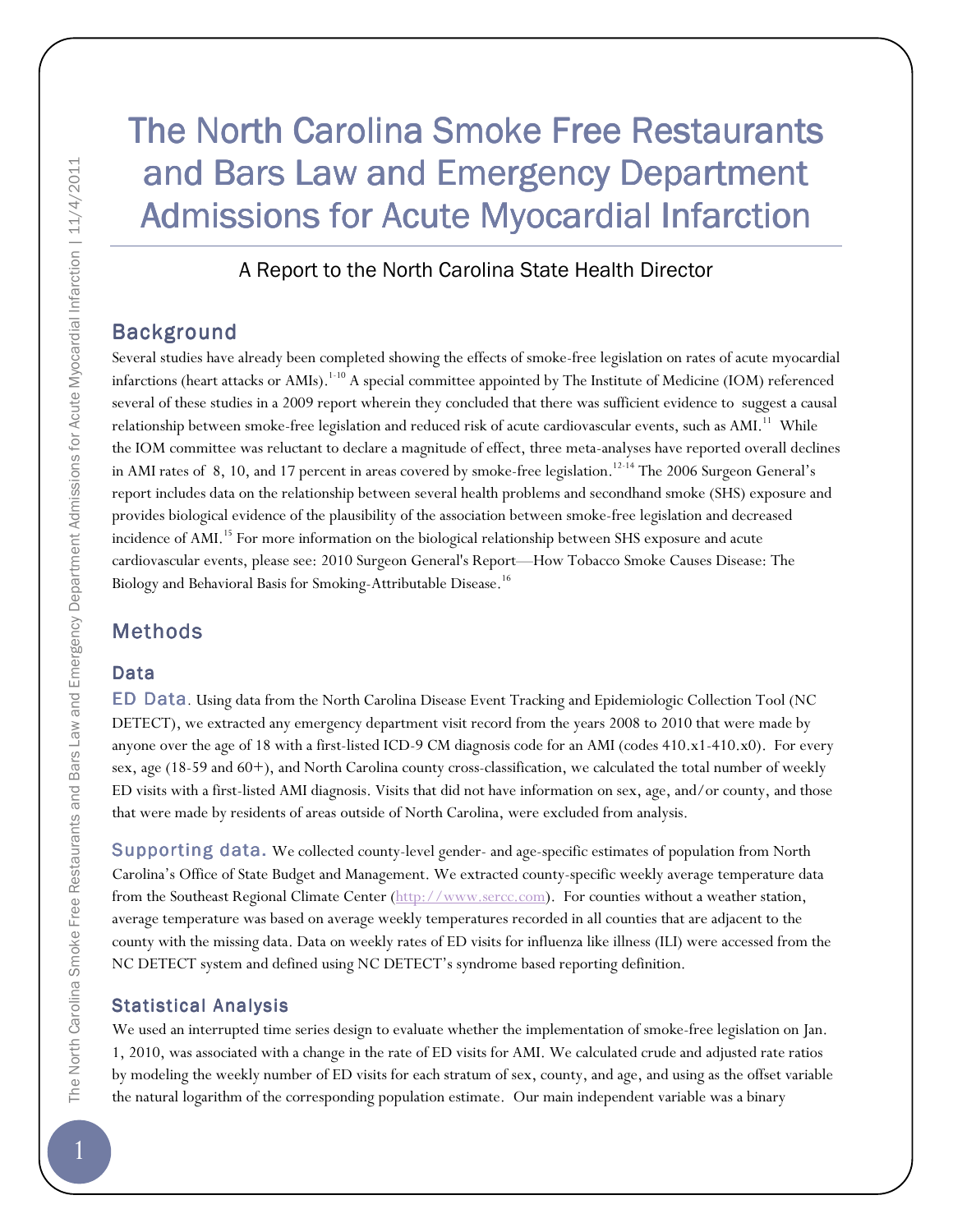indicator that represented whether the week occurred during a time when the smoke-free legislation was in place; coded as '1' for dates Jan. 1, 2010, and onward, and '0' for all other dates.

The following variables were considered for inclusion in the models: gender, age (18-59 vs. 60+), an indicator variable representing the Christmas holidays, a variable representing time, average weekly temperatures, and logtransformed weekly flu rates. We also considered for inclusion in the models a variable that represented the week of each year (week 0 through week 52). This variable was intended to adjust for seasonal patterns. Therefore, because the rate of ED visits was lowest around week 26 of each year, we recoded this variable to be a linear term with week 26 equal to 0 and so-on. We entered this linear term, as well as a quadratic and cubic term for this newly coded week in year variable, into the models.

After determining that the data were not over-dispersed, we conducted analyses using generalized estimating equation (GEE) Poisson regression models with an autoregressive correlation matrix to adjust for short-term autocorrelations within clusters of gender, age, and county. We used backwards selection to identify the best fitting model and examined Quasilikelihood under the Independence model Criterion (QIC) statistics, which are similar to Akaikes Information Criterion statistics, to compare models. A smaller QIC statistic indicates a more favorable model.

To evaluate our findings and their implications, we also refit the final models using false dates for the smoke-free legislation (Week 26 of year 2008, week one of 2009, and week 26 of 2009).

#### **Results**

In North Carolina, the number of ED visits for AMI decreased from 2008 to 2010. This trend was consistent for the entire population of North Carolina (Table 1). Interestingly, the rates appear to have consistently declined between the year 2008 and 2009; after that period the rates leveled off at a consistently lower level in the year 2010 (Figure 1).

Table 1. Number of Emergency Department visits in North Carolina with a first-listed diagnosis for acute myocardial infarction for years 2008 to 2010, overall and by categories of age and gender.

|      |            | Men   |        | Women |       |  |
|------|------------|-------|--------|-------|-------|--|
| Year | All events | 18-59 | $60 +$ | 18-59 | $60+$ |  |
| 2008 | 9428       | 2385  | 3196   | 946   | 2901  |  |
| 2009 | 8317       | 2070  | 2969   | 826   | 2452  |  |
| 2010 | 8000       | 1916  | 2885   | 778   | 2421  |  |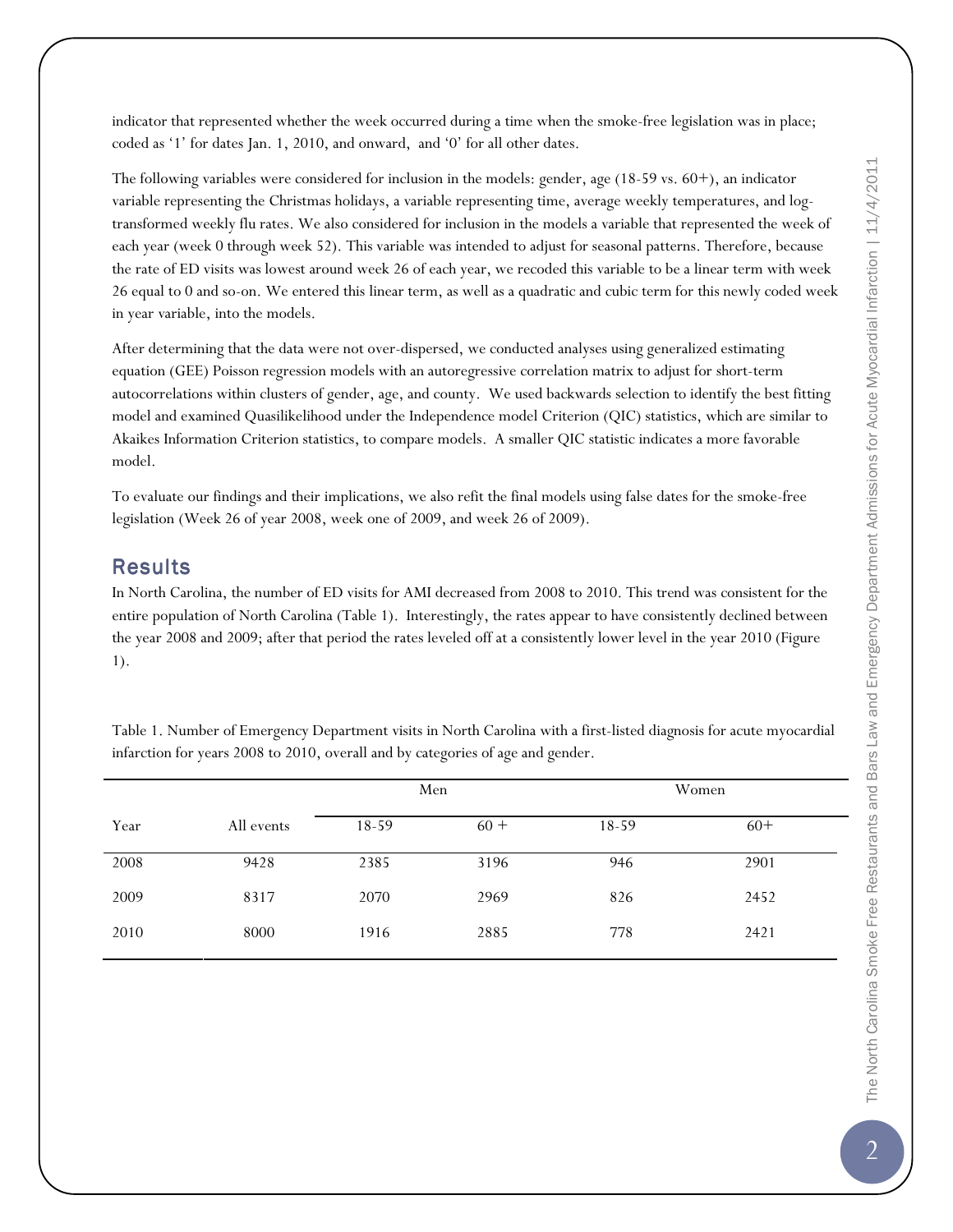



Comparison of QIC statistics suggested that the model that provided the best fit to the data was that which only adjusted for the weekly average temperature and for county. This model indicated that the rate of ED visits for AMI was 21percent lower following the implementation of the smoke-free restaurant and bars legislation. (Rate Ratio [RR] Estimate was 0.79 ; 95% CI: 0.75-0.83).

Model fit did not improve when we included interaction terms between the variable representing the tobacco legislation and quarter of the year, gender, or age category. Therefore, we have not reported any stratified estimates of that association.

To validate our findings, we used false dates for the start of the smoke-free restaurant and bars legislation. When the beginning of 2009 was set as the start date for the legislation, the model indicated that the rate of ED visits for AMI decreased by approximately 27 percent (RR: 0.73. 95% CI: 0.70-0.76). When week 26 of 2009 was set as the start of the legislation, the adjusted RR was near the null (0.99, 95% CI: 0.95-1.03). When week 26 of year 2008 was set as the start of the legislation, the model indicated that the rate of ED visits for AMI increased by 12 percent following the implementation of the bill (RR: 1.12, 95% CI: 1.08-1.16).

To calculate a rough estimate of healthcare cost savings, we multiplied the average weekly rate of AMI in 2009 (approximately 1.637 per 10,000 people) by the adult population in NC (divided by 10,000). We multiplied this result by .90 (representing an estimate of 90 percent of ED visits for AMI that result in hospitalizations). We multiplied that by the 2009 average AMI cost estimate for NC  $(18065)$ .<sup>19</sup> Then, to get a range of cost savings, we multiplied that number by the upper and lower bounds (.25 and .17, respectively) of the 95 percent confidence interval of our estimated ED AMI rate decrease of 21 percent.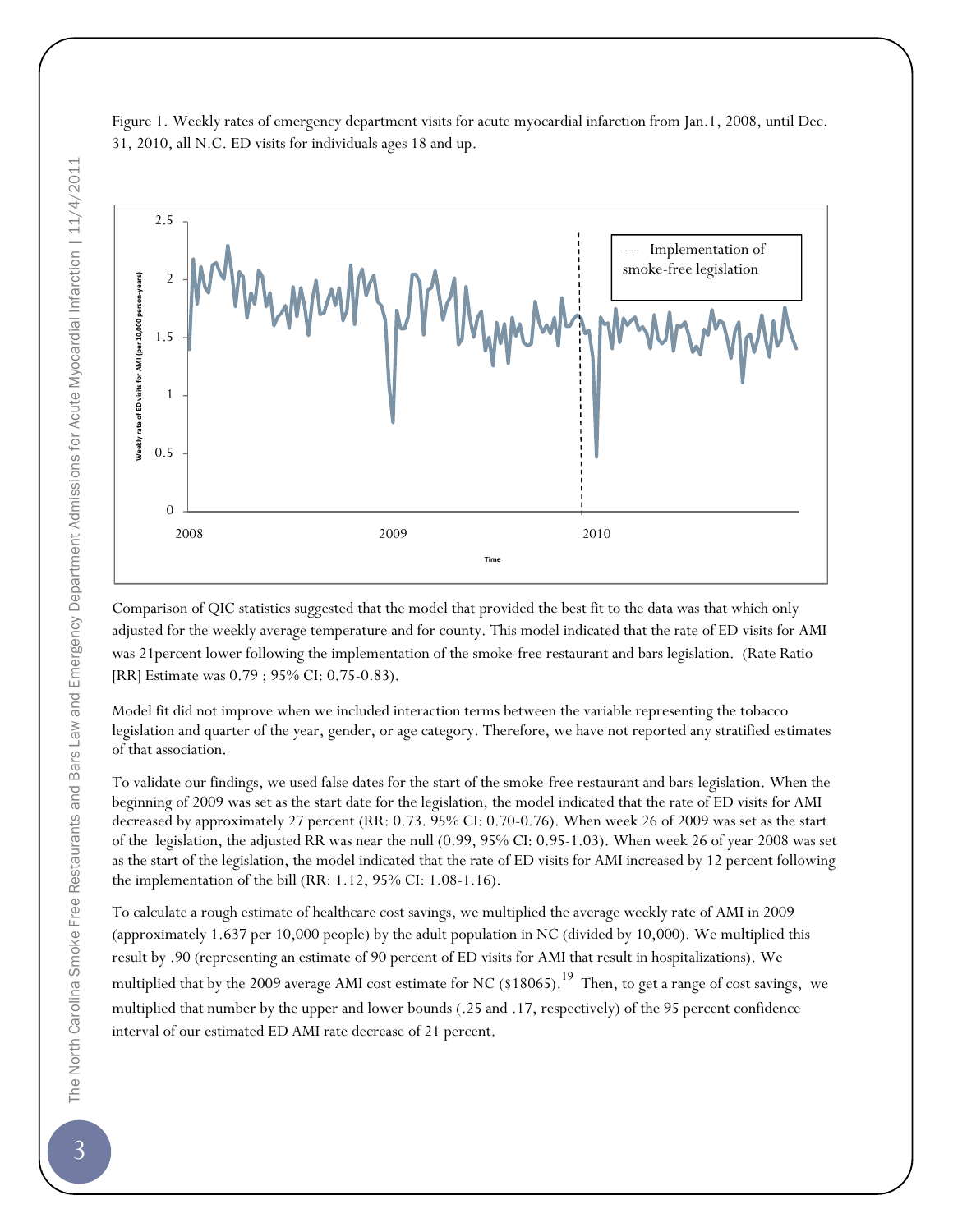### **Discussion**

Results from this analysis suggest that, from 2008 to 2010, the rate of ED visits for AMI in North Carolina decreased. While it is impossible to tease out the exact magnitude of effect of the N.C. Restaurants and Bars Law, it is likely that it contributed to this decline. This suggested association is supported by the biologic plausibility data set forth in the Surgeon General's 2006 report which found suggestive evidence for the causal relationship between SHS and stroke.<sup>15</sup> The 2010 Surgeon General's report states: Even brief exposure to secondhand smoke can cause heart attacks, especially in individuals with underlying cardiovascular conditions.<sup>16</sup>

There are inherent limitations to this analysis, especially since it is ecologic in nature. It is impossible to disentangle the various factors that might have led to a decrease in the rate of ED visits for AMI following the implementation of the smoke-free restaurant and bars legislation. There was an obvious linear decrease in the rate of ED visits for AMI prior to the Jan.1, 2010. This is supported by the finding that falsely changing the date of the start of the tobacco ban to be Jan.1, 2009, produced a more negative effect estimate that was further from the null compared to that which we derived from modeling the association using the true date of the ban's implementation. Based on this ecologic analysis, it is not possible to declare with certainty that the reduced rates of ED visits for AMI are attributable to the tobacco legislation. However, it is reassuring that falsely setting week 26 of 2009 as the start date for the bill indicated that, before and after this false date, there was essentially no difference in the rate of ED visits for AMI. Furthermore, when week 26 of 2008 was set as the start date for the bill, the models suggested that rates of AMI increased following this date.

The conclusions from this study, that the tobacco legislation contributed to reduced rates of ED visits for AMI in North Carolina, are supported by toxicologic and epidemiologic data and serve as another data point in an international effort to determine the effect of smoke-free legislation on cardiovascular health outcomes.

Our results show a greater decrease than that shown by the three meta-analyses mentioned earlier in this report. We believe this may be at least partially attributable to NC's above average adult smoking rates (19.8 percent compared to US rate of 17.3 percent  $j^{17,18}$ , indicating a greater potential exposure to SHS prior to the ban. A decrease in SHS exposure in the workplace from 14.6 percent in 2008 to 7.9 percent in 2010 also supports this idea. (NC BRFSS, 2008 & 2010)

Active surveillance and monitoring in the years to come will contribute to further efforts at evaluating the effectiveness of this form of legislation. It would be helpful to conduct this type of analysis again once there are more year's worth of data available for analysis.

# Acknowledgements

The authors of this report would like to thank the staff of NCDETECT for their assistance with the event data, Steve Babb at the CDC Office on Smoking and Health (OSH) for his technical assistance, and members of the Subcommittee for Health Outcomes Evaluation of the Smoke-Free Restaurants and Bars Law including Dr. Winston Liao, Katherine Harmon, Mike Placona, and Jennifer Woody. We would also like to thank those who independently reviewed our methods and/or results including: Aaron Fleischauer at the NC Epidemiology Section, Dr. Steve Marshall at the University of North Carolina-Chapel Hill, Brett Loomis at RTI International, and members of the Epidemiology Branch at the CDC OSH. Special thanks to Leah Schinasi for her significant contributions to the analysis.

### References

1. Khuder, S. A., S. Milz, T. Jordan, J. Price, K. Silvestri, and P. Butler. The impact of a smoking ban on hospital admissions for coronary heart disease. Preventive Medicine. 2007;45(1):3-8.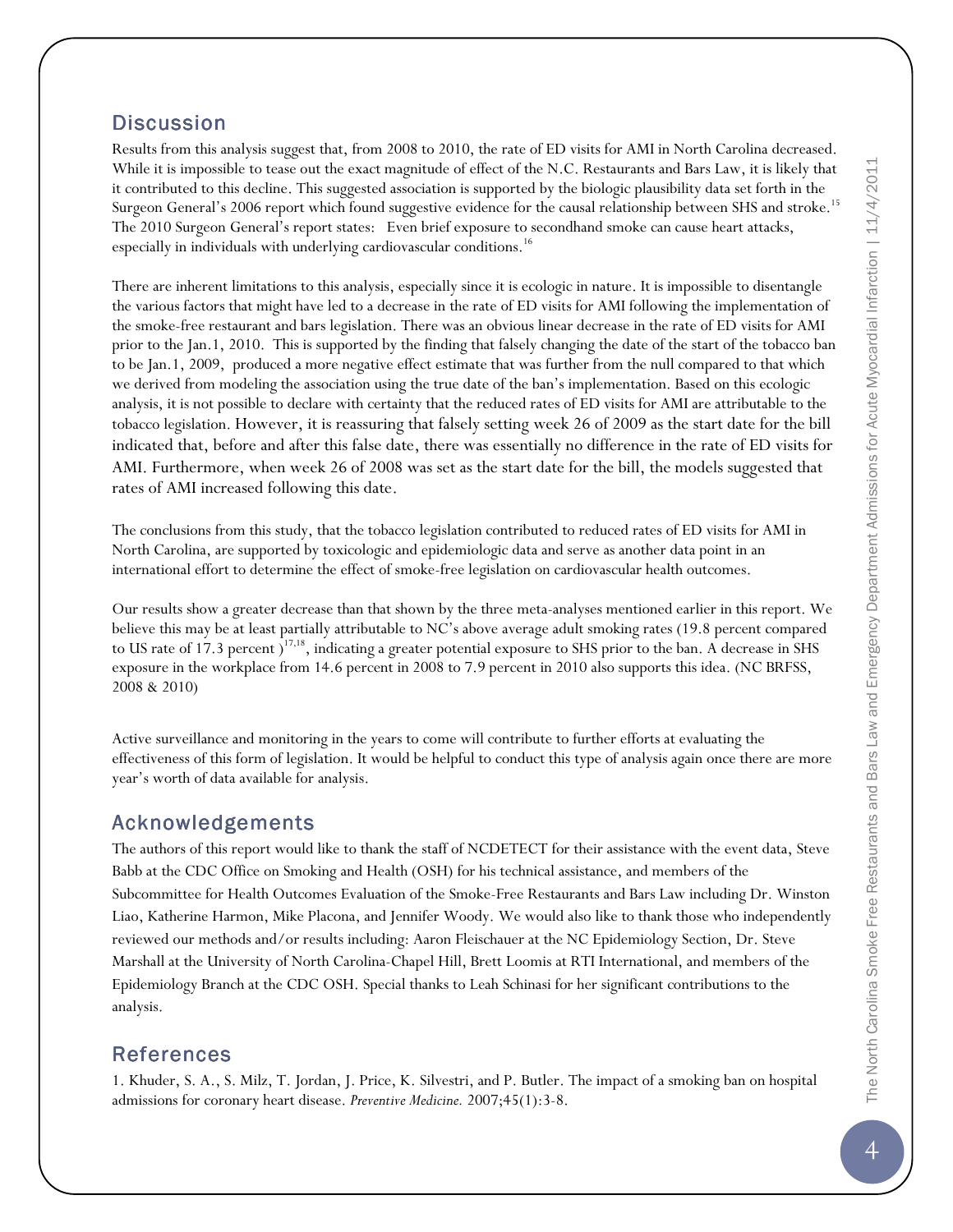2. CDC. Reduced hospitalizations for acute myocardial infarction after implementation of a smoke-free ordinance -- city of pueblo, colorado, 2002 -- 2006. MMWR - Morbidity & Mortality Weekly Report. 2009;57(51):1373-1377.

3. Juster, H.R., Loomis, B.R., Hinman, T.M., Farrelly, M.C., Hyland, A., Bauer, U.E., et al. Declines in hospital admissions for acutemyocardial infarction in New York State after implementation of a comprehensive smoking ban. American Journal of Public Health 2007;97:2035-2039.

4. Sims, M., Maxwell, R., Bauld, L., and Gilmore, A. Short term impact of smoke-free legislation in England: retrospective analysis of hospital admissions for myocardial infarction. British Medical Journal.2010; Jun 8;340:c2161.

5. Herman, P.M., and Walsh, M.E. Hospital admissions for acute myocardial infarction, angina, stroke, and asthma after implementation of Arizona's comprehensive statewide smoking ban. American Journal of Public Health. 2011; 101(3):491-496.

6. Bartecchi, C., Alsever, R.N., Nevin-Woods, C., Thomas, W.M., Estacio, R.O.,Bartelson, B.B., et al. Reduction in the incidence of acute myocardial infarction associated with a citywide smoking ordinance. Circulation. 2006;114:1490-1496.

7. Pell, J. P., S. Haw, S. Cobbe, D. E. Newby, A. C. H. Pell, C. Fischbacher, A. McConnachie, et al. Smoke-free legislation and hospitalizations for acute coronary syndrome. New England Journal of Medicine. 2008;359(5):482-491.

8. Seo, D.-C., and M. R. Torabi. Reduced admissions for acute myocardial infarction associated with a public smoking ban: Matched controlled study. Journal of Drug Education. 2007;37(3):217-226.

9. Barone-Adesi, F., Vizzini, L., Merletti, F., and L. Richiardi. Short-term effects of italian smoking regulation on rates of hospital admission for acute myocardial infarction. European Heart Journal. 2006; 27(20):2468-2472.

10. Lemstra, M., Neudorf, C. and J. Opondo. Implications of a public smoking ban. Canadian Journal of Public Health 2008;99(1):62-65.

11. Committee on Secondhand Smoke Exposure and Acute Coronary Events, Board on Population Health and Public Health Practice, Institute Of Medicine. Secondhand Smoke Exposure and Cardiovascular Effects: Making sense of the evidence. Washington DC: The National Academies Press; 2009.

12. Meyers, D.G., Neuberger, J.S., and He, J. Cardiovascular Effect of Bans on Smoking in Public Places: A Systematic Review and Meta-Analysis. Journal of the American College of Cardiology. 2009;54:1249-1255.

13. Mackay, D.F., Irgfan, M.O., Haw, S., and Pel, J.P. Meta-analysis of the effect of comprehensive smoke-free legislation on acute coronary events. Heart. 2010;96:1525-1530.

14. Lightwood, J.M. & Glantz, S. Declines in Acute Myocardial Infarction After Smoke-Free Laws and Individual Risk Attributable to Secondhand Smoke. Circulation. 2009;120:1373-1379.

15. U.S.Department of Health and Human Services. 2006 Surgeon Generals's Report —The Health Consequences of Involuntary Exposure to Tobacco Smoke. Atlanta, GA: U.S. Department of Health and Human Services, Centers for Disease Control and Prevention, National Center for Chronic Disease Prevention and Health Promotion, Office on Smoking and Health,2006.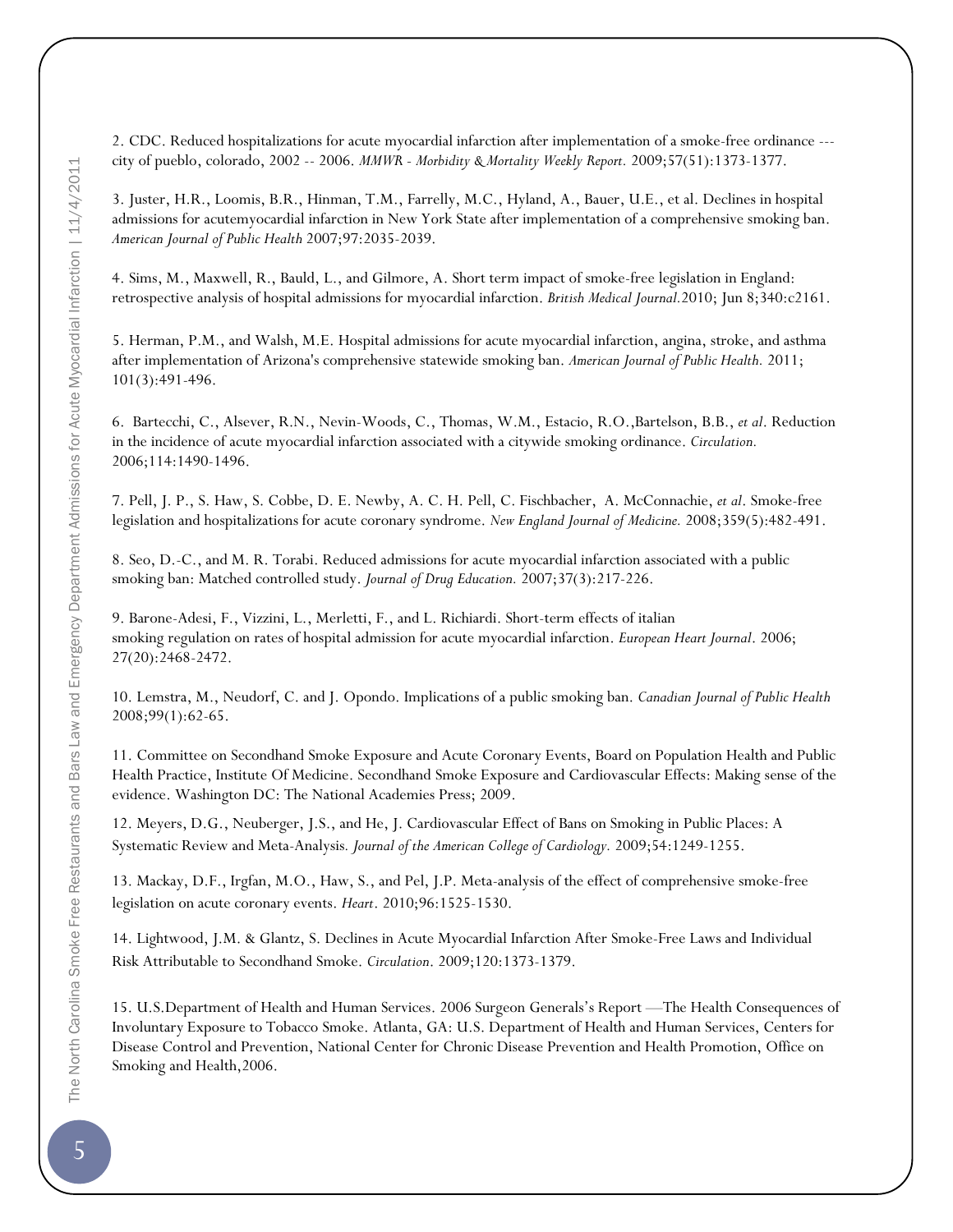16. U.S. Department of Health and Human Services. How Tobacco Smoke Causes Disease: The Biology and Behavioral Basis for Smoking-Attributable Disease: A Report of the Surgeon General. Atlanta, GA: U.S. Department of Health and Human Services, Centers for Disease Control and Prevention, National Center for Chronic Disease Prevention and Health Promotion, Office on Smoking and Health, 2010.Available at http://www.surgeongeneral.gov/library/tobaccosmoke/report/full\_report.pdf. Last accessed: November 4, 2011.

17. NC State Center for Health Statistics NC Behavioral Risk Factor Surveillance System (BRFSS) 2010 Survey Results. Available at: http://www.schs.state.nc.us/SCHS/brfss/2010/nc/all/topics.html. Last accessed November 4, 2011.

18. United States BRFSS Office of Surveillance, Epidemiology, and Laboratory Services. Behavioral Risk Factor Surveillance System Prevalence and Trends Data. Available at: http://apps.nccd.cdc.gov/brfss/. Last Accessed November 4, 2011.

19. Healthcare Cost and Utilization Project State Inpatient Databases, Agency for Healthcare Research and Quality (AHRQ) 2009. Available at http://www.ahrq.gov/data/hcup/. Last accessed November 5, 2011.

For further information on this study, please contact a member of the NC Tobacco and Prevention Control Branch:

Sally Herndon, MPH, Head sally.herndon@dhhs.nc.gov

Jim Martin, MS, Director of Policy and Programs  $\lim_{m \to \infty} \frac{\partial}{\partial \theta}$ 

Ann Houston Staples, MCHES, Director of Public Education and Communication Ann.staples@dhhs.nc.gov

Molly Aldridge, MPH, Epidemiologist Molly.aldridge@dhhs.nc.gov

For further information on the North Carolina Disease Event and Tracking Epidemiologic Tool, please contact:

#### Amy Ising, MSIS, Program Director

Amy\_ising@med.unc.edu





State of North Carolina | Department of Health and Human Services

Division of Public Health | www.ncdhhs.gov